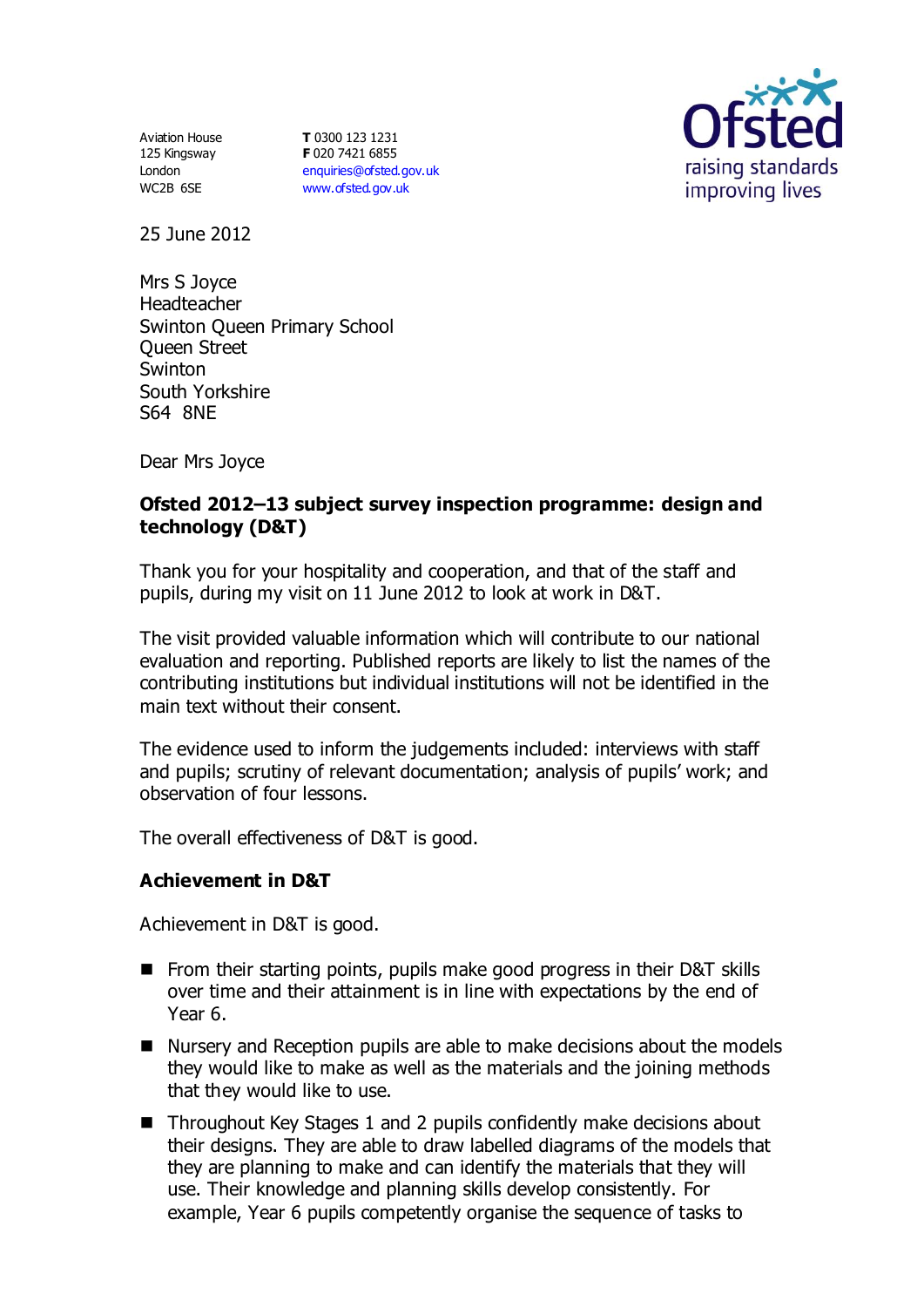make their products. Pupils develop in their understanding of a broad range of technical language, for example Year 1 pupils talk about chopping and slicing fruit and Year 6 pupils talk confidently about arch, beam and suspension bridges.

- Pupils know the importance of safe working practices when using tools or preparing food by the time they reach Year 6. For example, they understood the need for accurate marking and measuring when constructing bridges and knew that structures were made more stable using triangles and bracing strips.
- Pupils' attitudes to D&T are extremely positive. They enjoy all aspects of their work and feel well prepared to continue the subject when they transfer to secondary school. Their behaviour in lessons is good and sometimes outstanding with many examples of pupils helping one another and cooperating well together.

#### **Quality of teaching in D&T**

The quality of teaching in D&T is good.

- Teachers have good subject knowledge, for example, about structures such as buildings and bridges. This promotes confident teaching and enables them to develop original design briefs. For example, Year 5 pupils were challenged to build a prototype of a new iconic building to attract tourists to London. Teachers are clear about the process of designing, making and evaluating products. Pupils are encouraged to find out about real products and they use this to support them in designing their own models.
- Teachers' explanations are clear and instructions are explicit. Questioning is used effectively to check pupils' understanding and to challenge their ideas. However, occasionally adults do not give pupils enough time to respond before they answer their own questions. A particular strength of the teaching is the use of key vocabulary throughout lessons so that pupils are reminded of the correct technical language.

#### **Quality of the curriculum in D&T**

The quality of the curriculum in D&T is good.

- The curriculum is broad and balanced and informed by national guidance. Schemes of work make meaningful links between subjects. However, a relative weakness is the lack of planned opportunities for pupils to work with information and communication technology (ICT) to control mechanisms and to use computer-aided designs.
- Opportunities are well planned for Nursery and Reception pupils to work with a good range of construction kits. Adult-directed activities support pupils in developing early construction skills, such as cutting, folding and joining materials.
- The curriculum is effectively enriched by visits, school-based workshops and after-school clubs. For example, pupils participate in cookery clubs